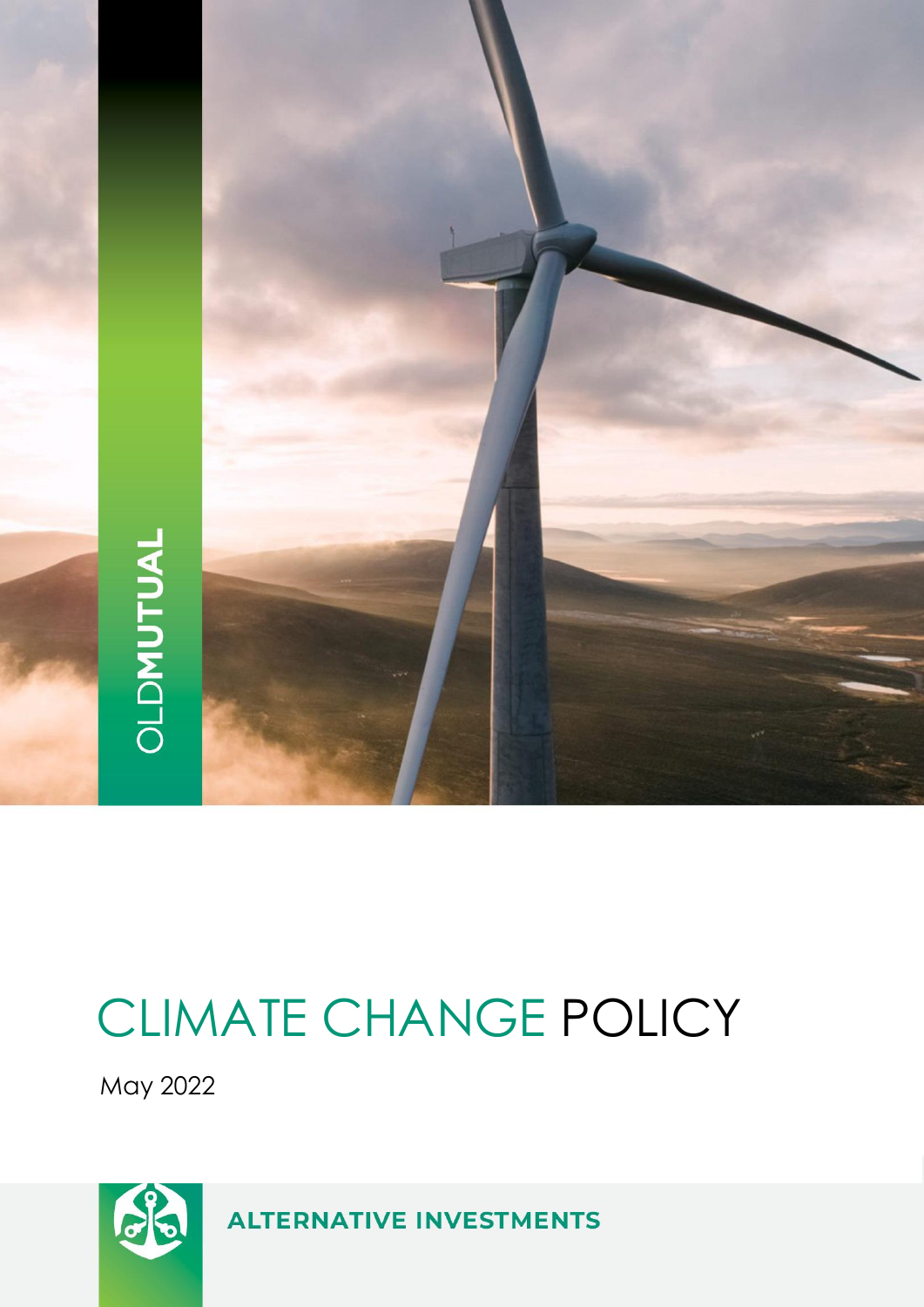

# **1. INTRODUCTION**

Old Mutual Alternative Investments (OMAI) is one of the largest alternative investment managers in Africa. Central to OMAI's investment objectives and processes is our commitment to responsible investment and fulfilling our fiduciary duty as the custodian of client funds. In this regard, we consider the incorporation of environmental, social and governance (ESG) factors into our investment and ownership decision processes to support the pursuit of sustainable, superior risk-adjusted returns for

our clients in a way that also creates positive futures.

2019 saw the Intergovernmental Panel on Climate Change (IPCC) publish the Special Report on Global Warming of 1.5°C<sup>1</sup>. The report is based on around 6,000 peer-reviewed publications, most of these published in the last few years. The report confirms that climate change is already affecting people, ecosystems and livelihoods. According to the IPCC, limiting warming to 1.5°C is possible, but would require unprecedented transitions in all aspects of society. Overall, the report shows there are clear benefits to keeping warming to 1.5°C, rather than the previously thought safe limit of 2°C. Climate change is the greatest risk facing humanity and is therefore a major focus for OMAI from a policy and strategic perspective. OMAI understands that climate change aspects need to be integrated into investment strategy and decisions.

Africa currently contributes about 9% to total global greenhouse gas emissions<sup>2</sup> . With this context, OMAI equally recognises the need for certain developing countries to have a stable, growing economy for equitable develop. OMAI seeks to undertake sustainable development, balancing the challenges of investing in energy systems and economic activities that create economic opportunities, improve energy access and living standards, whilst driving investments that do not compromise the goal of limiting warming to 1.5°C.

# **2. PURPOSE**

This Climate Change Policy outlines OMAI's commitment to the incorporation of climate change considerations into its day to day business activities as an operating entity, as well

 $\overline{a}$ 

<sup>1</sup> [https://www.ipcc.ch/site/assets/uploads/sites/2/2019/06/SR15\\_Full\\_Report\\_High\\_Res.pdf](https://www.ipcc.ch/site/assets/uploads/sites/2/2019/06/SR15_Full_Report_High_Res.pdf)

<sup>&</sup>lt;sup>2</sup> World Resources Institute.<https://www.climatewatchdata.org/> Based on 2018 data.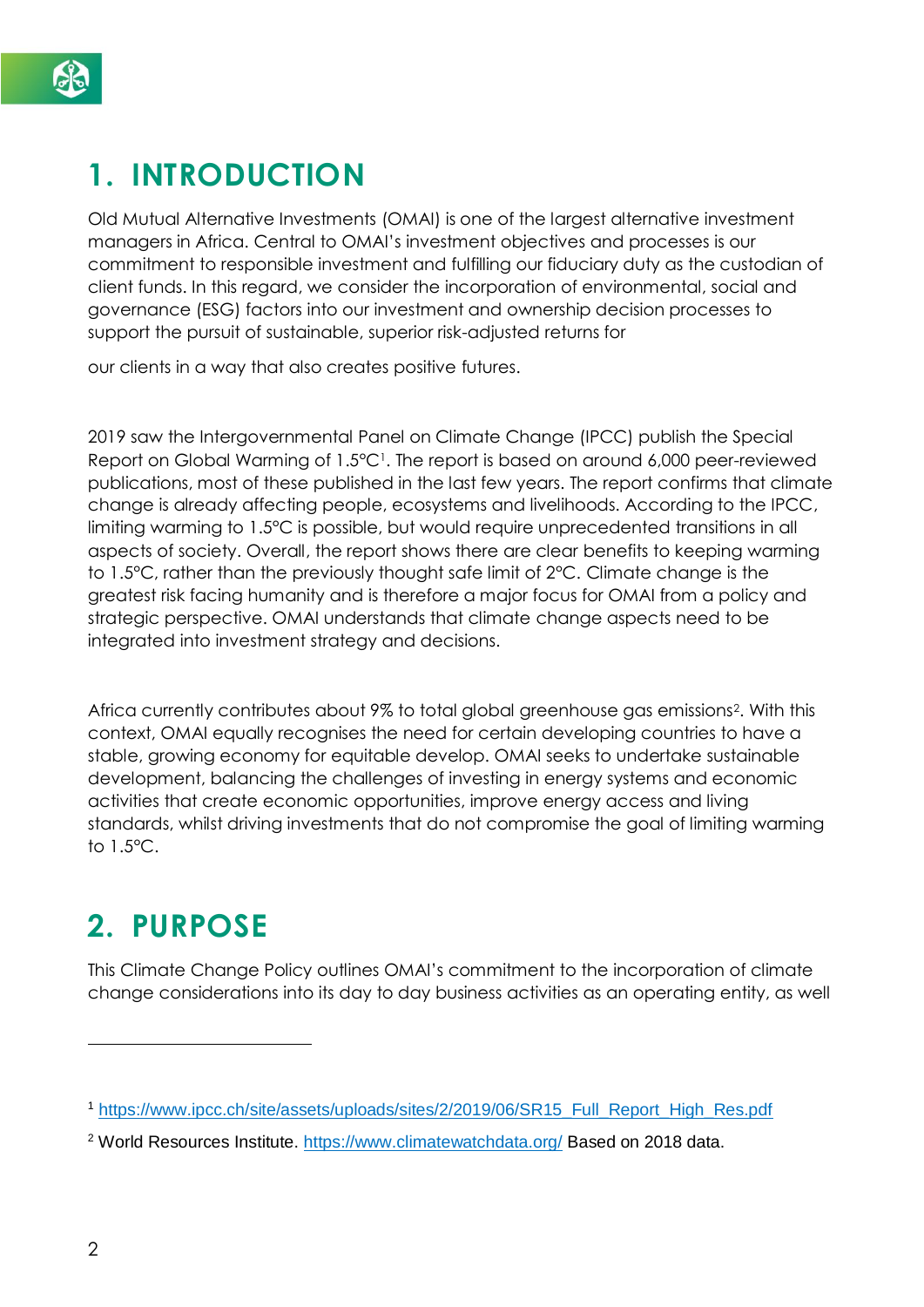

as investment and decision-making processes across the funds and investments under management.

# **3. SCOPE & APPLICABILITY**

This Climate Change Policy covers all OMAI's activities, including all investments made under each of the business units<sup>3</sup>. The Climate Change Policy covers the full spectrum of climate change issues that are considered to materially influence the long-term success of OMAI and its investments.

# **4. COMMITMENTS**

As part of this Climate Change Policy, OMAI endeavours to undertake the following:

- Understand our own material operational carbon footprint and seek ways of reducing this footprint in line with the ambition of a world outcome of no more than a 1.5°C temperature increase by 2050.
- Only undertake business and investment decisions that are aligned with the Paris Agreement and further to this, drive the ambition of a world outcome of no more than a 1.5°C temperature increase by 2050.
- Implement the Task Force on Climate-related Financial Disclosures (TCFD).
- Measure the carbon footprint and carbon intensity of the investment portfolio.
- Take actions to reduce carbon footprint and carbon intensity of the investment portfolio.

# **5. POSITION ON FOSSIL FUELS**

OMAI recognises the risk of undertaking investments that potentially exceed the carbon budgets of countries today or in the future by enabling a carbon intensity pathway that is not aligned to a 1.5°C world outcome. OMAI seeks to contribute to the move away from fossil fuels through driving a pragmatic transition of the energy mix in the jurisdictions in which OMAI invests.

-

<sup>&</sup>lt;sup>3</sup> On a forward-looking basis from the date of policy approval.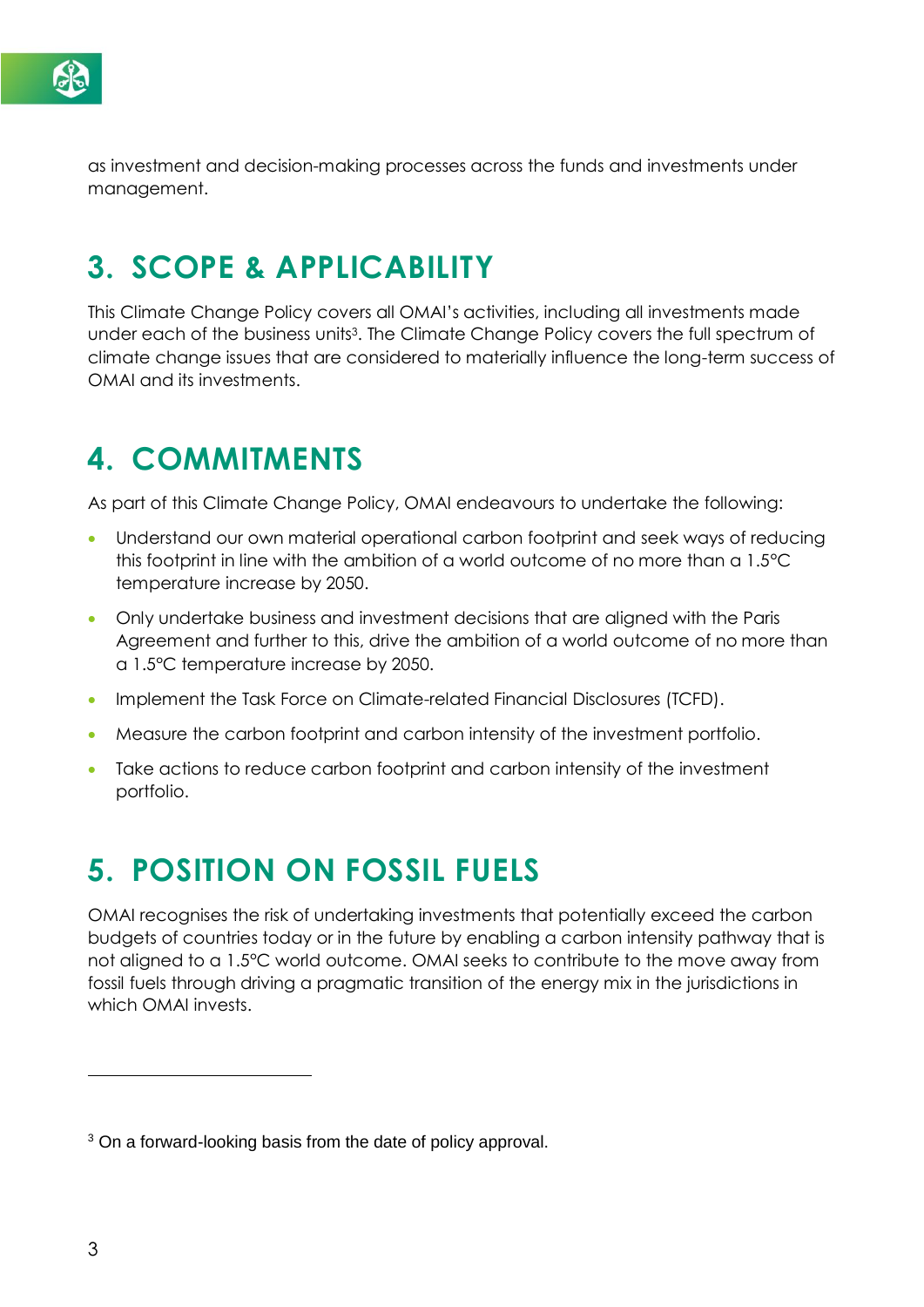

### **FOSSIL FUEL EXCLUSIONS**

To achieve this transition, OMAI will no longer invest through direct investments (equity or debt) or co-investments into the following:

#### **Coal**

- Coal-fired power plants, including dual-power plants (coal alongside another fuel source).
- Refurbishment, retrofitting and rehabilitation of existing coal power facilities, including dual-power plants.<sup>4</sup>
- Coal prospection, exploration, mining, processing and trading.
- Dedicated commodity transport (rail/port) infrastructure where more than 25% of the revenues are derived from the transport of all coal types.<sup>5</sup>
- Transmission lines used to directly connect coal-fired power plants to the grid or an offtaker.<sup>6</sup>

#### **Oil<sup>7</sup>**

-

- Upstream oil exploration and extraction.
- Midstream oil, including processing, storage and pipelines.
- Downstream oil, including refineries and fuel stations<sup>8</sup>.

<sup>&</sup>lt;sup>4</sup> Retrofitting of thermal plants to combined cycle natural gas plants, in accordance with this policy's conditions, is permissible.

<sup>&</sup>lt;sup>5</sup> Investments where part of the strategy is to change the use from the transport of coal to transport other commodities in accordance with this policy's conditions, is permissible, notwithstanding that the initial proportion of coal transport may exceed the above limit.

<sup>&</sup>lt;sup>6</sup> Investment into general grid transmission and distribution is permissible.

<sup>&</sup>lt;sup>7</sup> Includes all oils used as a fuel source.

<sup>&</sup>lt;sup>8</sup> LPG filling stations and forecourt sales kiosks permissible in accordance with this policy's conditions.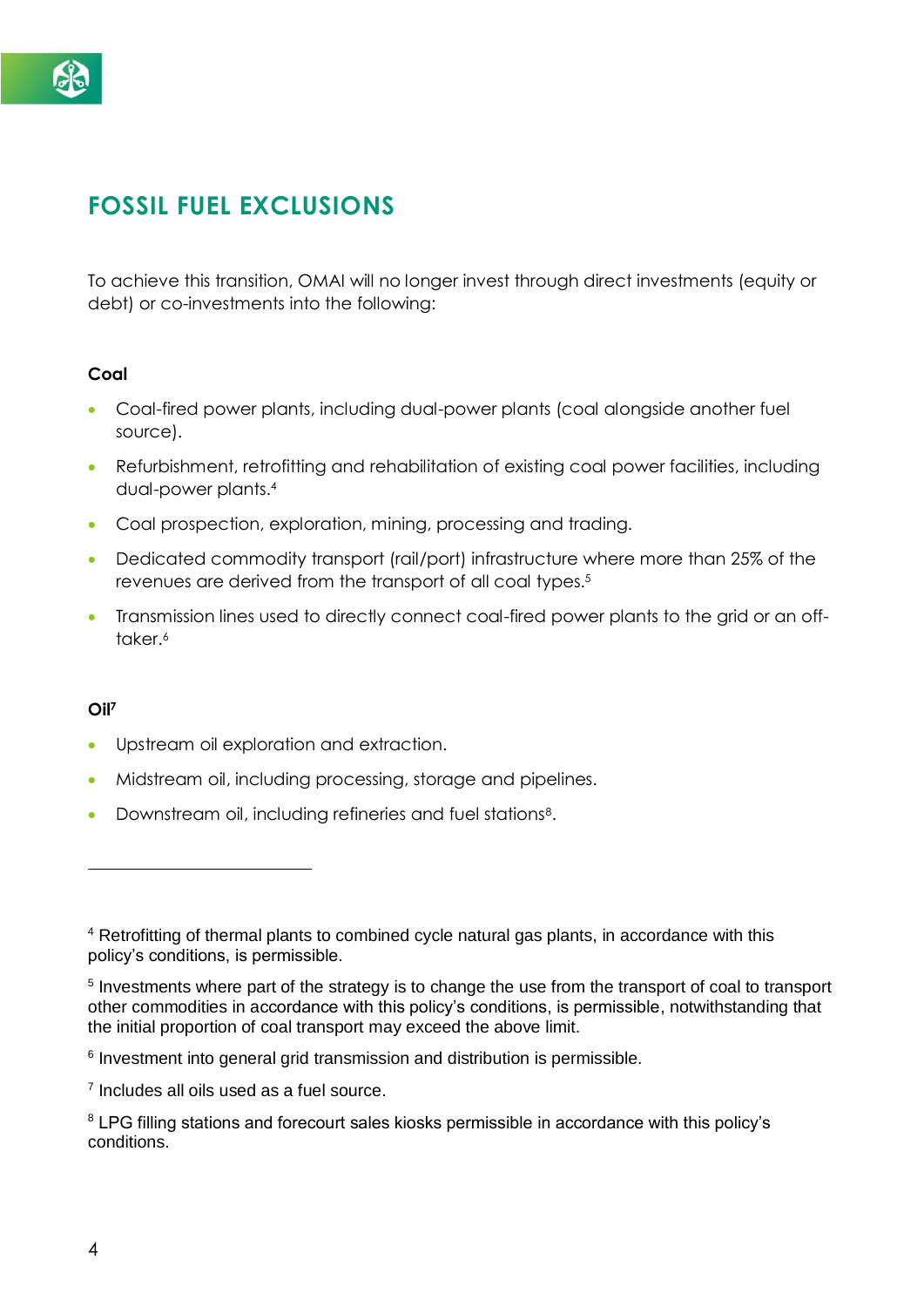

- Heavy fuel oil (HFO) or diesel-only, dual-fuel HFO or diesel/gas and HFO hybrid power plants.<sup>9</sup>
- Refurbishment, retrofitting and rehabilitation of existing HFO or diesel-only, dual-fuel HFO or diesel/gas and HFO power plants.<sup>10</sup>
- Diesel-only mini grids.
- Dedicated commodity transport (rail/port) infrastructure where more than 25% of the revenues are derived from the transport of all oil types.<sup>11</sup>
- Transmission lines used to directly connect oil based power plants to the grid or an offtaker.<sup>12</sup>

#### **Gas**

Upstream gas (including exploration and extraction).

#### **Exclusions also apply to:**

- Financing an allowed activity where 50% or more of operations serves an excluded fossil fuel activity (such as a solar plant for a coal terminal, a wastewater plant for an oil refinery), unless there is a credible path whereby over a reasonable time period less than 50% of the operations serves excluded fossil fuel activities, aligned with OMAI's climate action commitments.
- Financing companies or projects that exclusively provide services (including advisory), equipment, or other outputs to excluded fossil fuel activities.
- Financing companies or projects that exclusively produce goods for and/or provide goods to excluded fossil fuel activities.

 $\overline{a}$ 

<sup>9</sup> Diesel/renewable hybrid power is permissible in accordance with this policy's conditions.

 $10$  Retrofitting of thermal plants to combined cycle natural gas plants, in accordance with this policy's conditions, is permissible.

 $11$  Investments where part of the strategy is to change the use from the transport of oils to transport other commodities in accordance with this policy's conditions, is permissible, notwithstanding that the initial proportion of oils transport may exceed the above limit.

 $12$  Investment into general grid transmission and distribution is permissible.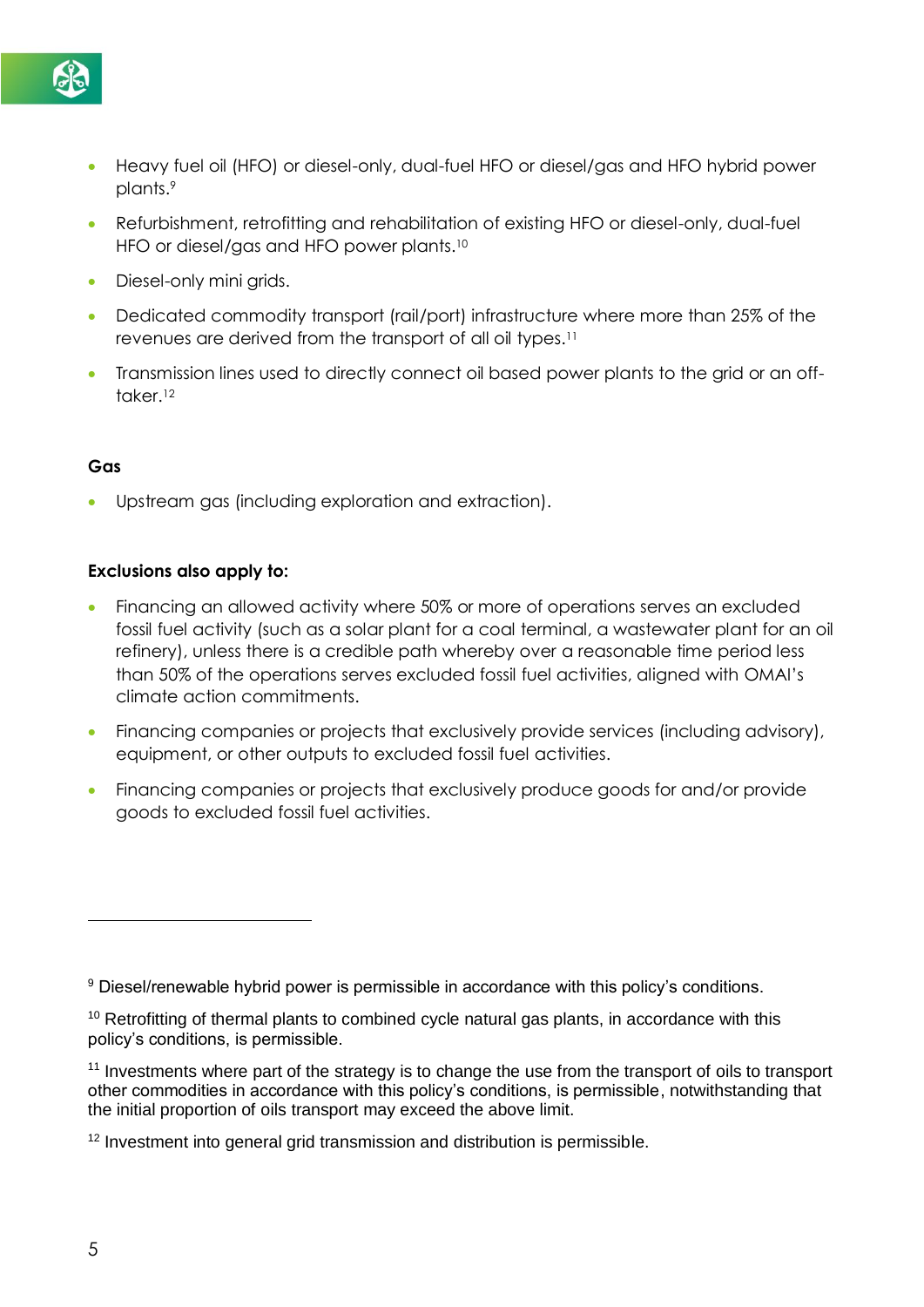

### **FOSSIL FUEL CONDITIONAL INVESTMENT**

#### **Gas**

- Midstream/downstream gas (including gas import/export infrastructure and processing facilities, gas transport, storage and distribution infrastructure) where the primary purpose is power generation or industrial use, or liquid petroleum gas (LPG) and associated facilities for sourcing, transport, storage, bottling and distribution.
- LPG for industrial usage, power, cooking and heating, including associated facilities for sourcing, transport, storage, bottling and distribution.
- Diesel/renewable hybrid mini grids and standalone diesel generators
- Diesel/renewable hybrid mini grids where:
	- o a renewable-only grid has been proven as not offering sufficient reliability or cost feasibility in the context of the proposed application;
	- o the cleanest commercially feasible fossil fuel options have been used;
	- o the renewable power generation is expected to comprise the majority of the power generated (>50%); and
	- o the risk of ramping up the use of the non-renewable generation to respond to increased demand is being managed.
- Stand-alone diesel generators, where demonstrated that the option of a renewable generator is technically or commercially not feasible.

**… on condition** that the investment is:

- aligned to the Paris Agreement;
- is within the country's carbon budget;
- is aligned to a 1.5°C world outcome by 2050;
- is substituting other higher carbon intense fuel sources;
- that the country faces challenges in terms of access to energy, access reliability or grid stabilisation (e.g. management of demand, intermittent generation, ancillary services, or the peak);
- that there is no economically and technically viable renewable energy alternative to ensure flexible nonintermittent power;
- that the lowest emission gas generation technology available is to be chosen, considering sector needs and efficiency rates; and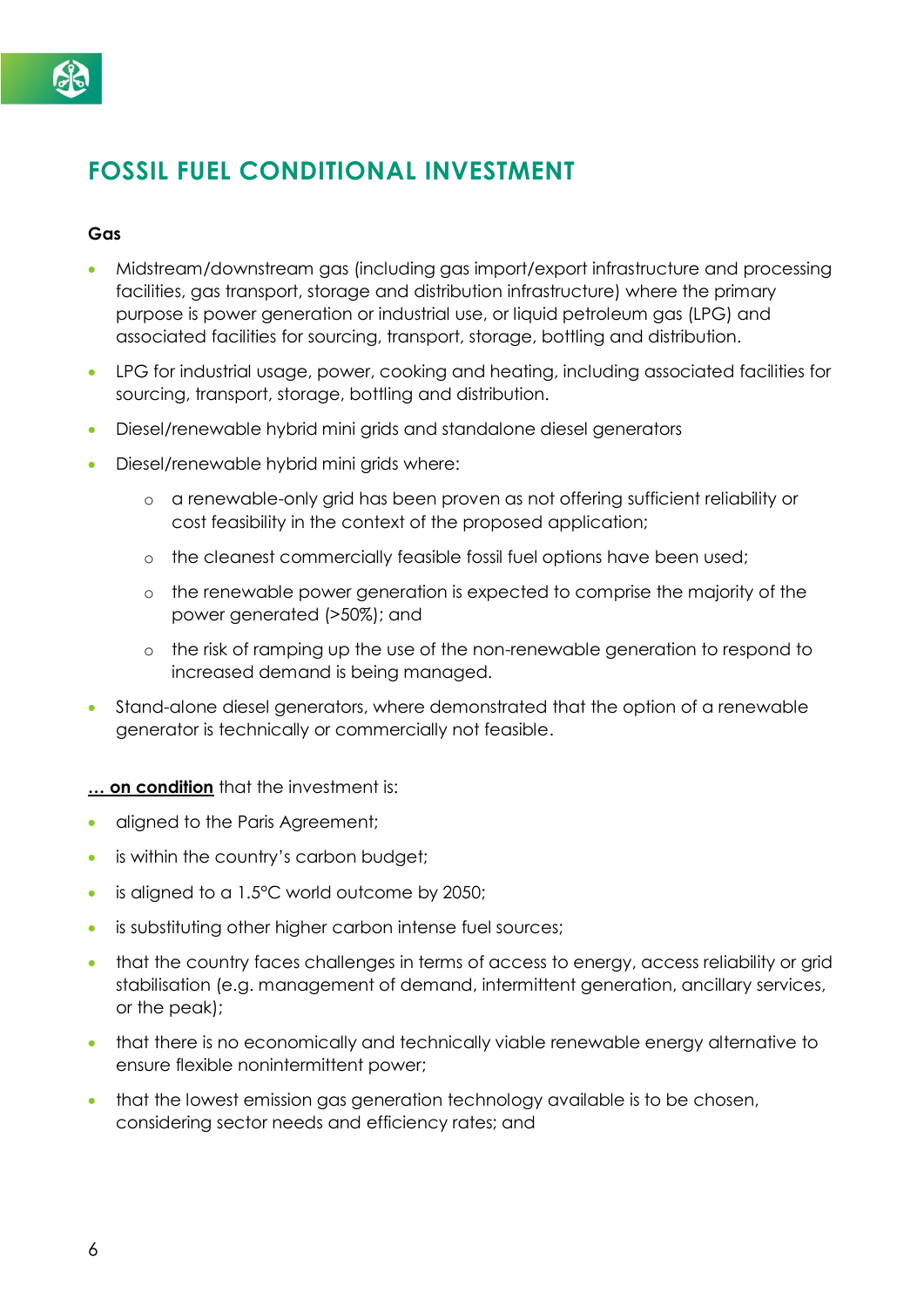

 an OMAI managed fund will have a maximum of 20% of the fund invested in permissible fossil fuel investments, where such limit may be increased for permissible gas infrastructure based on specific investor mandate requirements.

### **FINANCIAL INSTITUTIONS**

The above exclusions will apply to new investments into other financial institutions where we can reasonably ringfence and have line of sight on what our funds are used for. We will have a whole portfolio exclusion for coal as outlined above.

In cases where we cannot specify where funds will ultimately be deployed, or how profits will be reinvested, we will seek credible evidence that the recipients of the investments are working towards aligning future activities and portfolios with the Paris Agreement and a 1.5°C world outcome by 2050.

Bradley Kalil

#### **Chief Executive Officer**

Date 6 June 2022

#### Acknowledgements:

Parts of this policy have been based off discussions and policy work by the CDC Group and FMO.